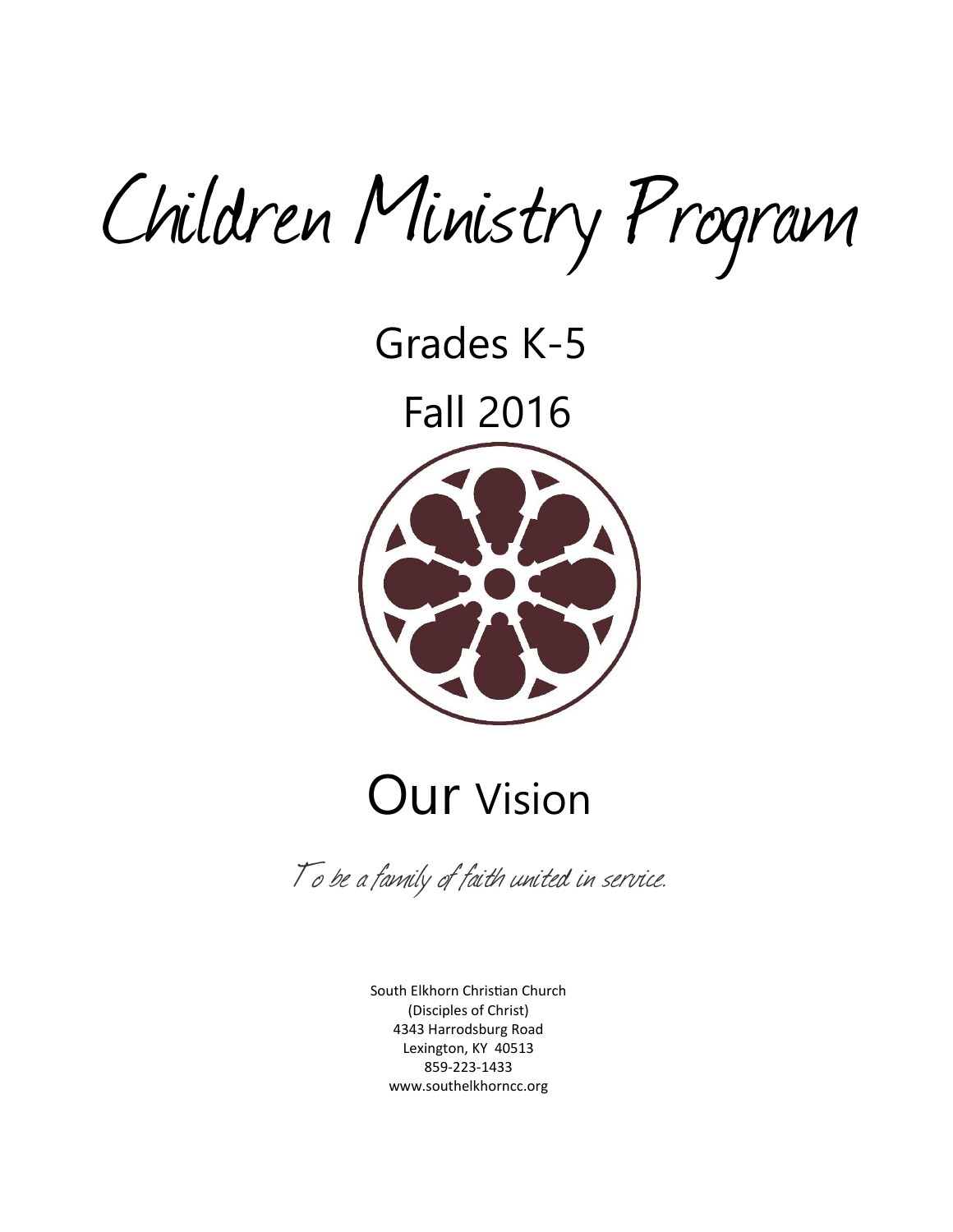## Table of Contents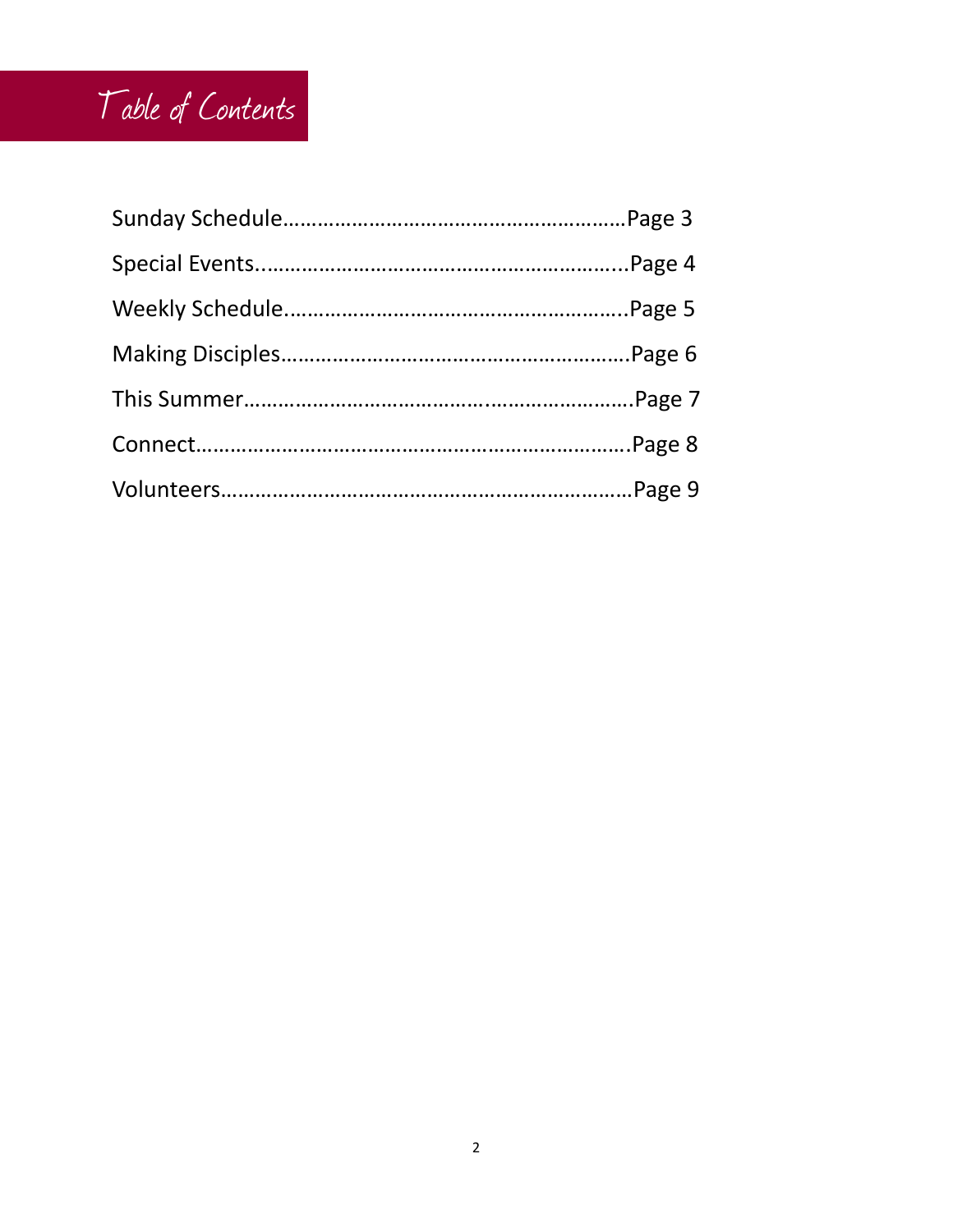

## **MORNING**

- 9:00 AM Sunday School (McMahan Hall) Ages 3-K, Room 127 Grades 1-2, Room 123 Grades 3-5, Room 121
- 10:30 AM Worship Service

## **EVENING**

- 4:40 PM Children's Choir, Room 204
- 5:00 PM Meal, Room 211 Cost: Free
- 5:30 PM Activity, Grades K-2 Activity, Grades 3-5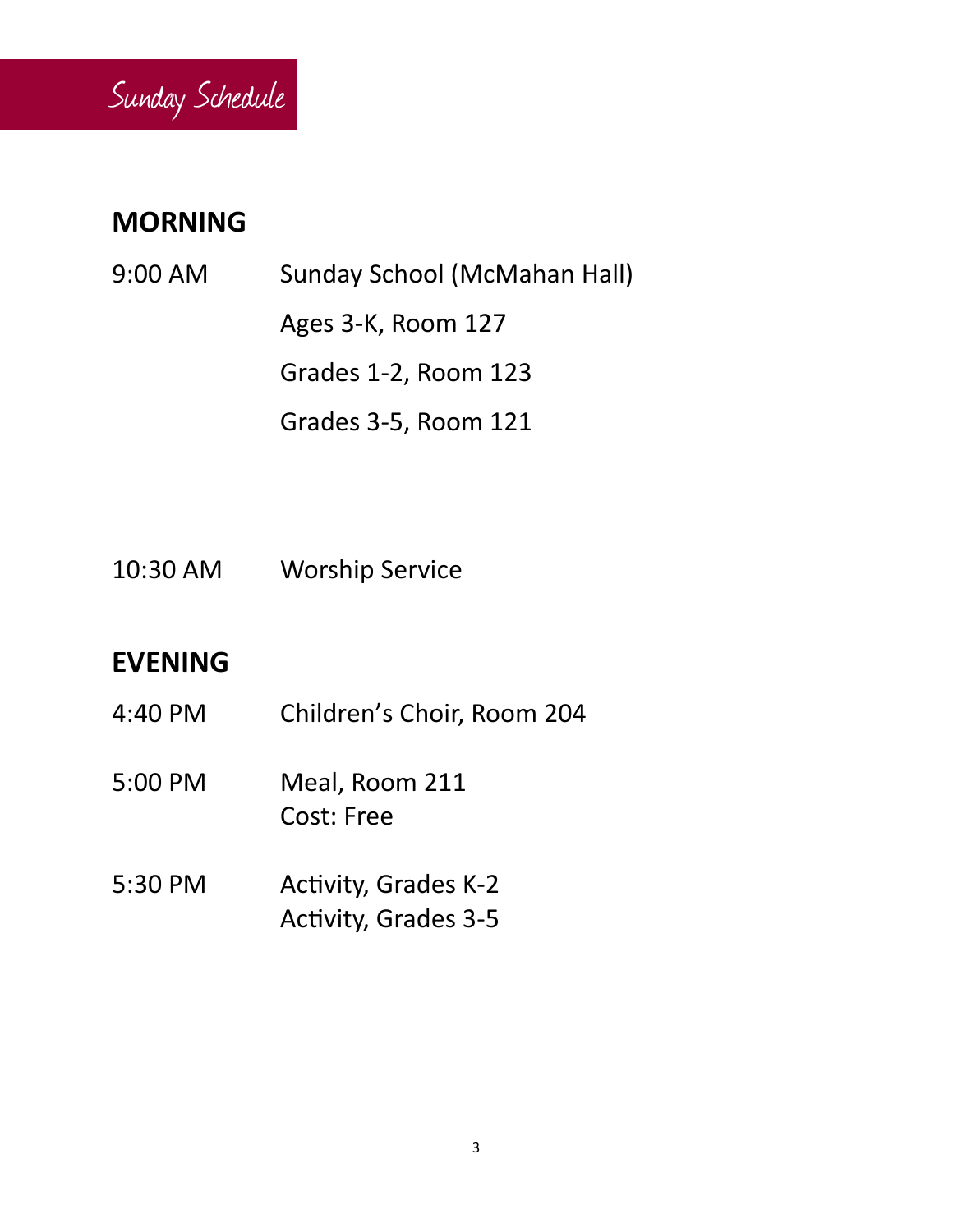

| August 14           | 5:00 PM  | <b>MUSIC ON THE BANKS</b>                                                                                                                                                                                                                                                                                                                                                                                                                                 |
|---------------------|----------|-----------------------------------------------------------------------------------------------------------------------------------------------------------------------------------------------------------------------------------------------------------------------------------------------------------------------------------------------------------------------------------------------------------------------------------------------------------|
|                     |          | This is a free all church event open to the community. Ben<br>Lacy will be our musical guest! Come check this world class<br>guitarist from right here in Lexington!                                                                                                                                                                                                                                                                                      |
| <b>August 19-21</b> |          | <b>ALL CHURCH RETREAT</b>                                                                                                                                                                                                                                                                                                                                                                                                                                 |
|                     |          | Everyone and all ages are invited to share in a Sabbath weekend<br>of rejuvenation, relationships, and renewed spirituality. Sign up<br>at http://bit.ly/2blGbyk.                                                                                                                                                                                                                                                                                         |
| September 11        | 5:00 PM  | ALL CHURCH WHIFFLE BALL GAME AND PICNIC                                                                                                                                                                                                                                                                                                                                                                                                                   |
|                     |          | Come one, come all, for an afternoon of outdoor fun! We will gather<br>in the backfield for an all church Whiffle Ball Game and children<br>activities. Please bring lawn chairs and a picnic dinner. Interested in<br>playing? Then please sign up in the foyer on the white board or go<br>to: http://bit.ly/2amv9J7. We will divide up in teams and will let you<br>know who your coach is and your team colors! Kona ice truck<br>coming, bring cash. |
| September 18        | 5:15 PM  | <b>PARENT MEETING</b>                                                                                                                                                                                                                                                                                                                                                                                                                                     |
|                     |          | All parents are encouraged to attend this meeting as we discuss our<br>vision, goals and expectations for our children and youth programs<br>for the upcoming year. Important handouts will be distributed. We<br>will meet in the Historic Sanctuary.                                                                                                                                                                                                    |
| October 23          | 10:30 AM | <b>CHILDREN'S SABBATH</b>                                                                                                                                                                                                                                                                                                                                                                                                                                 |
|                     |          | Come support children as they lead us in Worship this Sunday<br>morning in the Christian Ministry Center. The Children's Choir will<br>perform for this special day.                                                                                                                                                                                                                                                                                      |
| October 30          | 5:00 PM  | <b>TRUNK OR TREAT</b>                                                                                                                                                                                                                                                                                                                                                                                                                                     |
|                     |          | Everyone is invited to meet in the backfield of the church for a fun evening<br>of trunks and treats! Come in costume, decorate your car, bring a picnic<br>dinner and let's enjoy the evening!                                                                                                                                                                                                                                                           |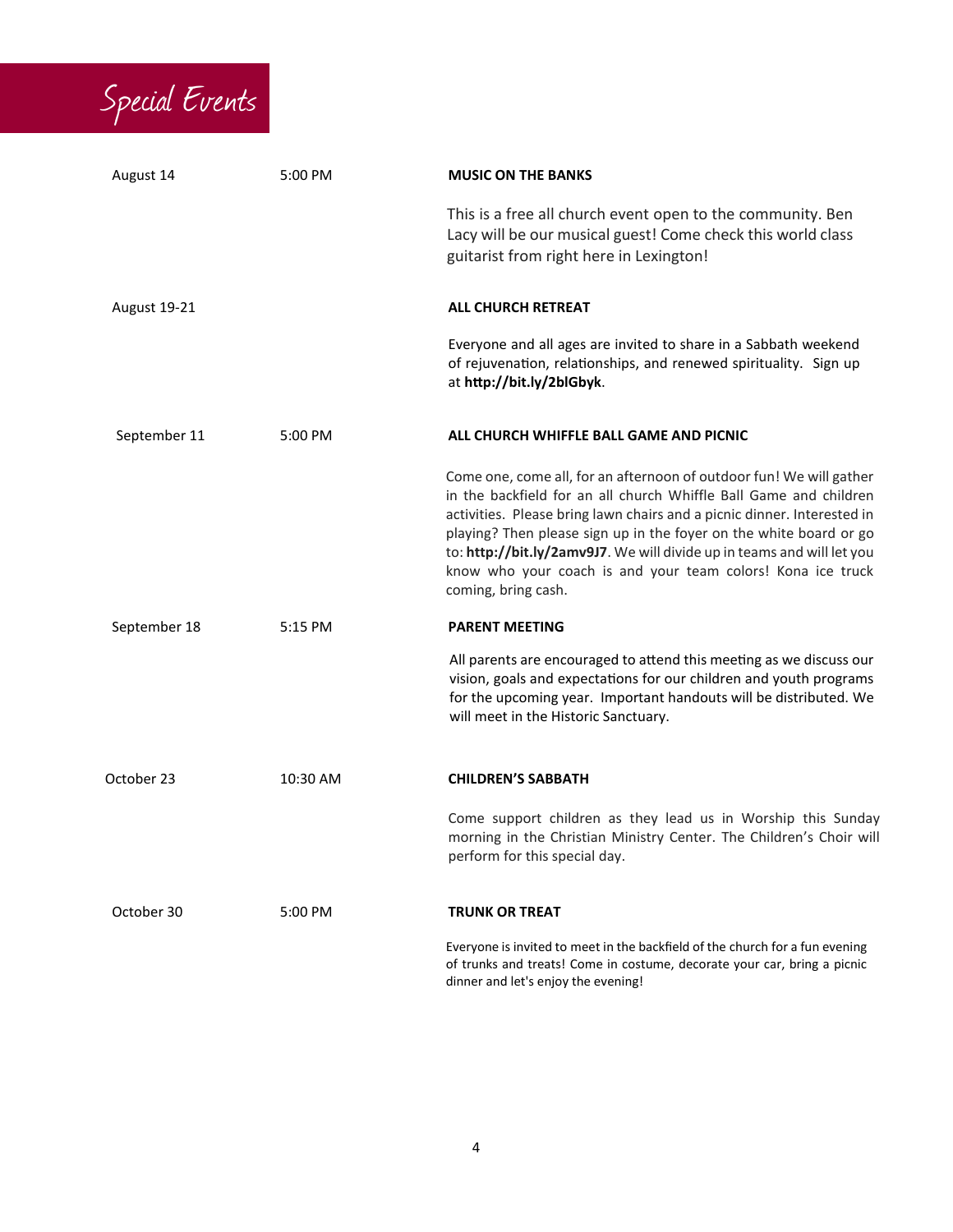

## **AUGUST**

- 14 Music on the Banks
- 19-21 Church Retreat
- 21 No Evening Activities
- 28 Lunch and Activities after worship (Pick up at 1:00 PM)

## **SEPTEMBER**

- 4 No Evening Activities
- 11 Whiffle Ball Game & Picnic
- 18 Get to Know You Games Parent Meeting
- 25 Bible Study

## **OCTOBER**

- 2 Bible Study
- 9 Plan & prepare Children's Sabbath
- 16 Plan & prepare Children's Sabbath
- 23 Children's Sabbath (morning) Celebration (evening)
- 30 Trunk or Treat

### **NOVEMBER**

- 6 Cards to Shut-ins
- 13 Bible Study
- 20 Thanksgiving Celebration
- 27 No Evening Activities

## **DECEMBER**

4 Christmas Party and last children's group before break

> Evening activities will resume on January 8, 2017.

## **LOOKING AHEAD TO 2017** *Save the Dates*

**January 22-**Chili Cook Off & Talent Show **February 5-**Drive-In Movie Night **February 19**-Making Disciples (Baptism Class)

**April 15-**Easter Egg Hunt **April 23**-Baptism Sunday **May 7**-Graduation Sunday **May 30-June 2**-Vacation Bible School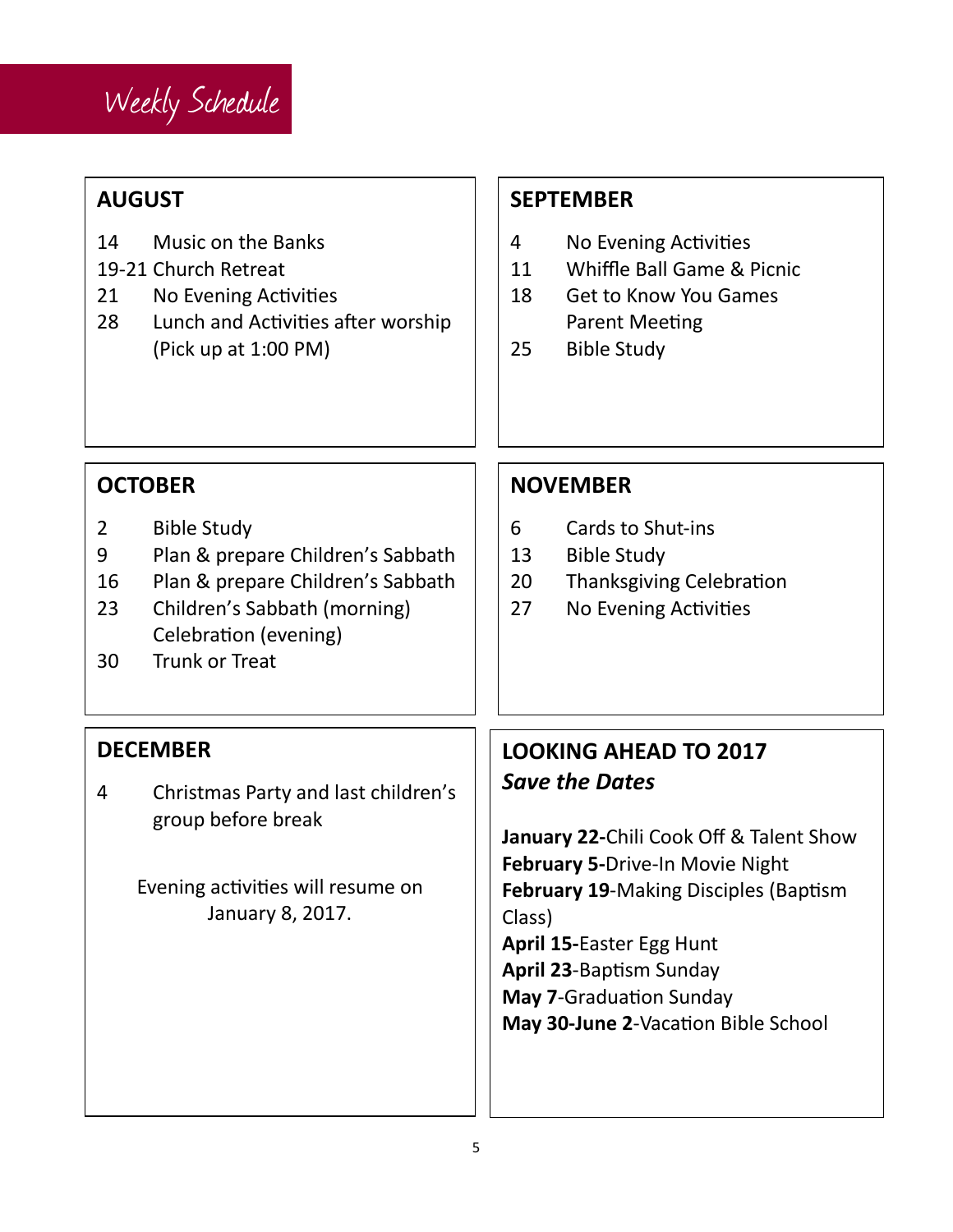

#### **February 19, 2017**

Learn the basics of Christianity, read the Bible, grow in faith; explore the meaning of Baptism; develop a mentor relationship with a caring Christian adult leader. This is an eight-week program that involves service projects, worship experiences and culminates in a decision for Baptism.



**2016 Mentors:** *Jennifer Aldarondo,* Lizzy Brown, Becky Burklow, Chad Conley, *Amanda DeWitt, Holly Fuqua, Patsy Golden, Charlie Hardy, Jack McAllister, Jeff Parrett, Michael Swartzentruber and Rebecca Swartzentruber.*

**2016 Mentees**: *Ellie Dennison, Ethan Dennison, Steven Estepp, Susanne Estepp, Spencer Fuqua, Olivia Hubbard, Tyler Kerrick, Annalise Randles, Lucy Randles, Kaymen Reynolds, Maddie Royster and Zach Pickard.*

*"My favorite experience was sharing communion in the beauty of the Arboretum woods. Susanne brought to every experience her strong faith and creativity." -Becky Burklow, Mentor April, 2016*

*"I liked being baptized in the holy water. I felt like God's daughter. God's love is the strongest and the distance it travels is the longest." -Susanne Estepp, Mentee April, 2016*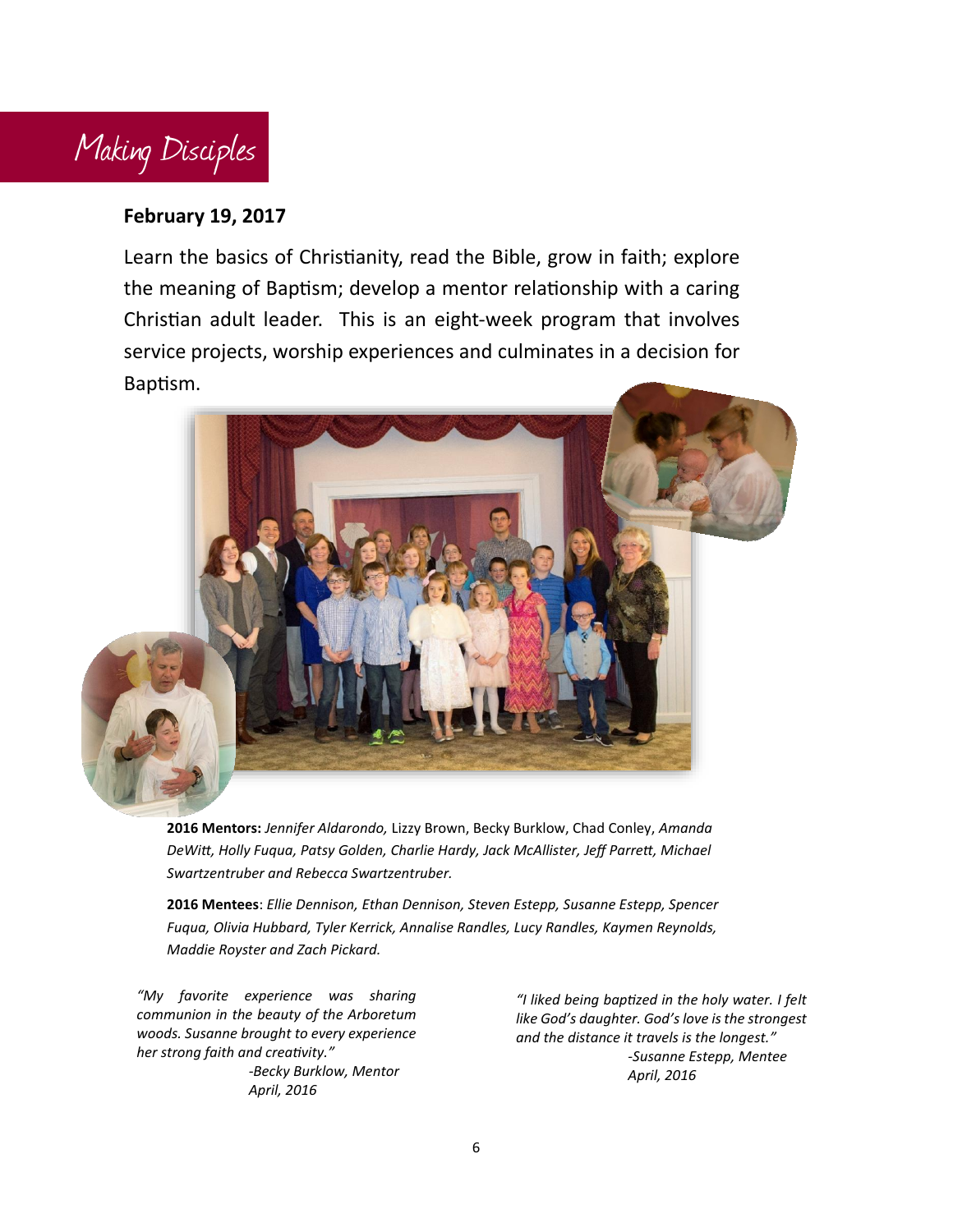

## **Camp WaKon' Da-Ho 2017**

| Event         | <b>Grade Completed</b> | Date           |
|---------------|------------------------|----------------|
| Mini Camp     | 3rd Grade              | June 2-4, 2017 |
| Junior Camp 1 | 4-5                    | June 19-23     |
| Junior Camp 2 | 4-5                    | July 10-14     |
| Camp 101-A    | $1 - 2$                | June 23-25     |
| Camp 101-B    | $1 - 2$                | July 14-16     |

## **Vacation Bible School**

May 30 – June 2, 6:00 PM-8:00 PM

Children Age 3 – Grade 5

Connect with friends old and new, grow in faith, and experience God's love!

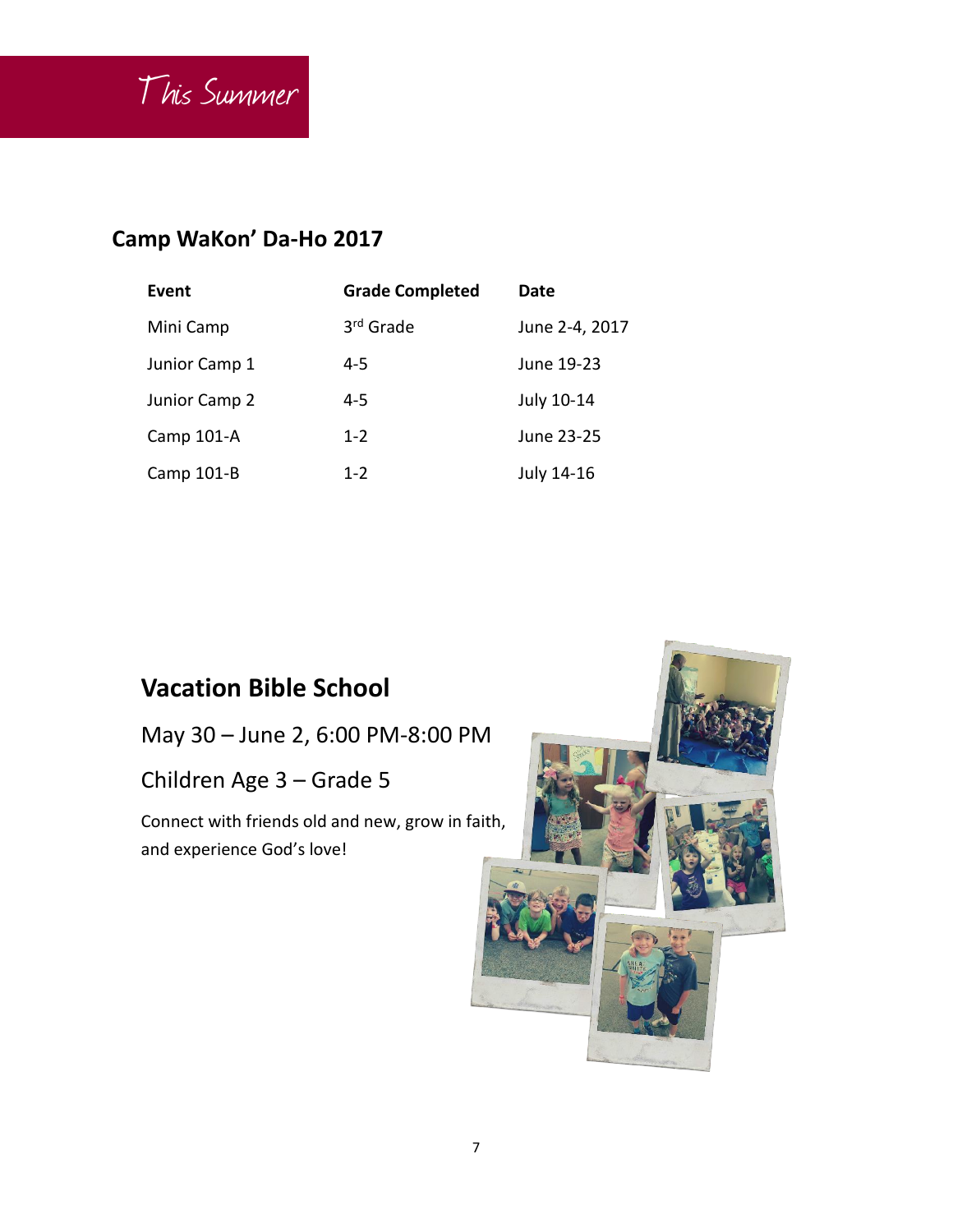

#### **Weekly Email**

Receive a weekly email with news, information and Children's ministry details.

Subscribe by:

- 1) Visit southelkhorncc.org and click on sign up for newsletter
- 2) Scanning the QR code to the right with your smart phone.
- 3) Text "SECC" to 22828.
- 4) Call church office at 223-1433.
- 5) Email Holly Fuqua (holly@southelkhorncc.org).

#### **Text Messaging**

Text "SECC" to 40650

#### **Social Media**



Facebook - South Elkhorn Christian Church



Twitter - @southelkhorncc



Instagram – SouthElkhorn

Instagram

#### **Church Web Page**

southelkhorncc.org

#### **Medical & Permission Forms**

Please go to our website to download all permission forms: www.southelkhorncc.org/children/

#### **Camp WaKon' Da-Ho Information**

www.ccinky.org/ministries/camp/wakonda-ho/